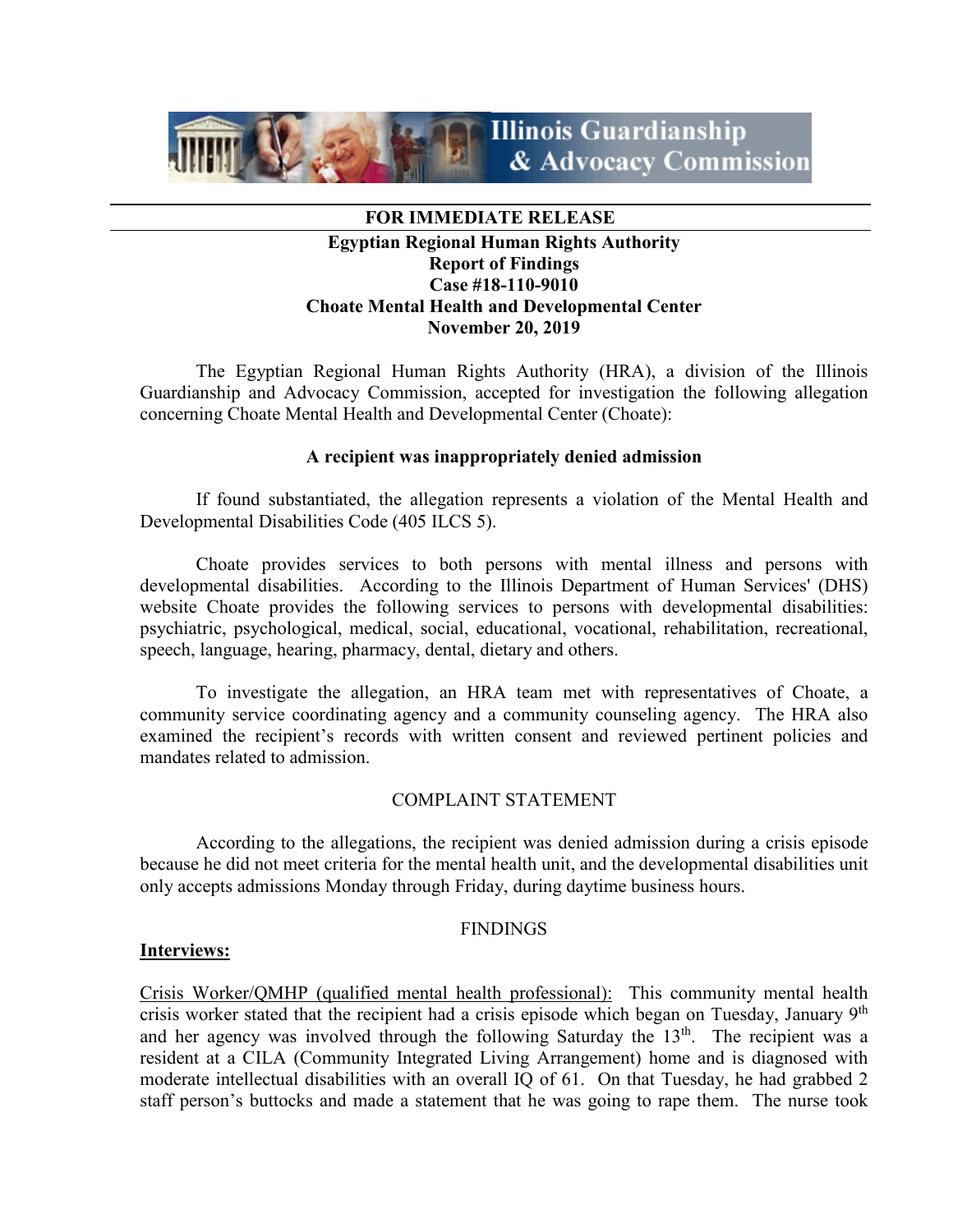him to the emergency department (ED) at the local hospital. Initially another crisis agency responded but they referred the recipient to this agency since he was under the age of 21 and he had to be screened by a CARES (crisis and referral entry system) and SASS (screening assessment support services) provider for funding purposes. Initially the caseworker responded and attempted placement at a community psychiatric unit at a local hospital because the recipient's treating psychiatrist has unit privileges. However, the psychiatrist denied admission stating that the recipient needed long term care placement rather than acute care. At that time the recipient was calm and compliant and, since no placement could be found, he was returned to his CILA home. The CILA home nurse spoke with the crisis worker and stated that the recipient needed to have a medication review and clear diagnosis because his community psychiatrist had changed his medication monthly since September 2016 and had recently taken him off Seroquel prior to this crisis episode. This agency offered to have its psychiatrist review his medication and scheduled an appointment for 1:00 on Thursday the  $11<sup>th</sup>$ . The recipient's community psychiatrist told the CILA home staff not to attend the appointment and worked the recipient into his schedule at 1:00 that same Thursday. The recipient went into crisis Wednesday night before the appointment and was taken back to the hospital.His community psychiatrist ordered Haldol and Ativan 3-5 times per day and the recipient was returned to the CILA home but was very sedated. Friday morning the recipient hit staff and pulled fire alarms at the CILA home. The police responded and called an ambulance to transport him to the hospital. The crisis worker who was working on placement tried again to place him on the psychiatric unit at a local hospital where the recipient's community treating psychiatrist had privileges, but again the treating psychiatrist denied admission stating he could not meet his needs and he needed a long-term care placement. However, the psychiatrist did not complete any referral paperwork for admission to a long-term care facility. The crisis worker left at 11:30 p.m. on Friday because a hospital in the Chicago area had agreed to accept him but not until after 7:30 a.m. on Saturday when admissions staff returned. The crisis worker returned to the hospital at 7:30 a.m. on Saturday but the Chicago hospital declined admission. The crisis worker continued searching for placement without success and Choate was contacted. The worker spoke with the mental health unit nurse on call and was informed he did not meet criteria for admission due to his diagnosis of developmental disabilities. The Administrator on Duty (AOD) for the developmental disabilities unit was also contacted and the crisis worker informed him that 16 community placements and the mental health unit of Choate had all denied admission. The AOD spoke with the Director and was informed that they could not admit him until regular business hours the following Tuesday because Monday was a holiday. The AOD thought that the recipient met criteria for a "crisis bed" placement in the Springfield area but did not have any information on admission to those. Another crisis worker took over at 1:30 p.m. and had difficulty finding placement as well. One hospital said he did not meet criteria for an involuntary admission and because he was so sedated from the medication, they refused to take him as a voluntary patient because they were afraid he would change his mind upon arrival. At 9:30 p.m. Saturday, the ED Physician said the recipient had to be discharged from the hospital because he was showing no signs of psychiatric symptoms and had no medical reason to stay there. The crisis worker agreed that he no longer met criteria for involuntary admission and had no reason to stay at the hospital ED. The CILA home owner was upset and wanted him to stay at the hospital until Choate could accept him the following Tuesday because the CILA home had low staffing levels and the recipient had a history of unpredictability. However, CILA home staff picked him up around 11:00 p.m. Saturday night. A crisis worker followed up with the CILA home on Sunday evening around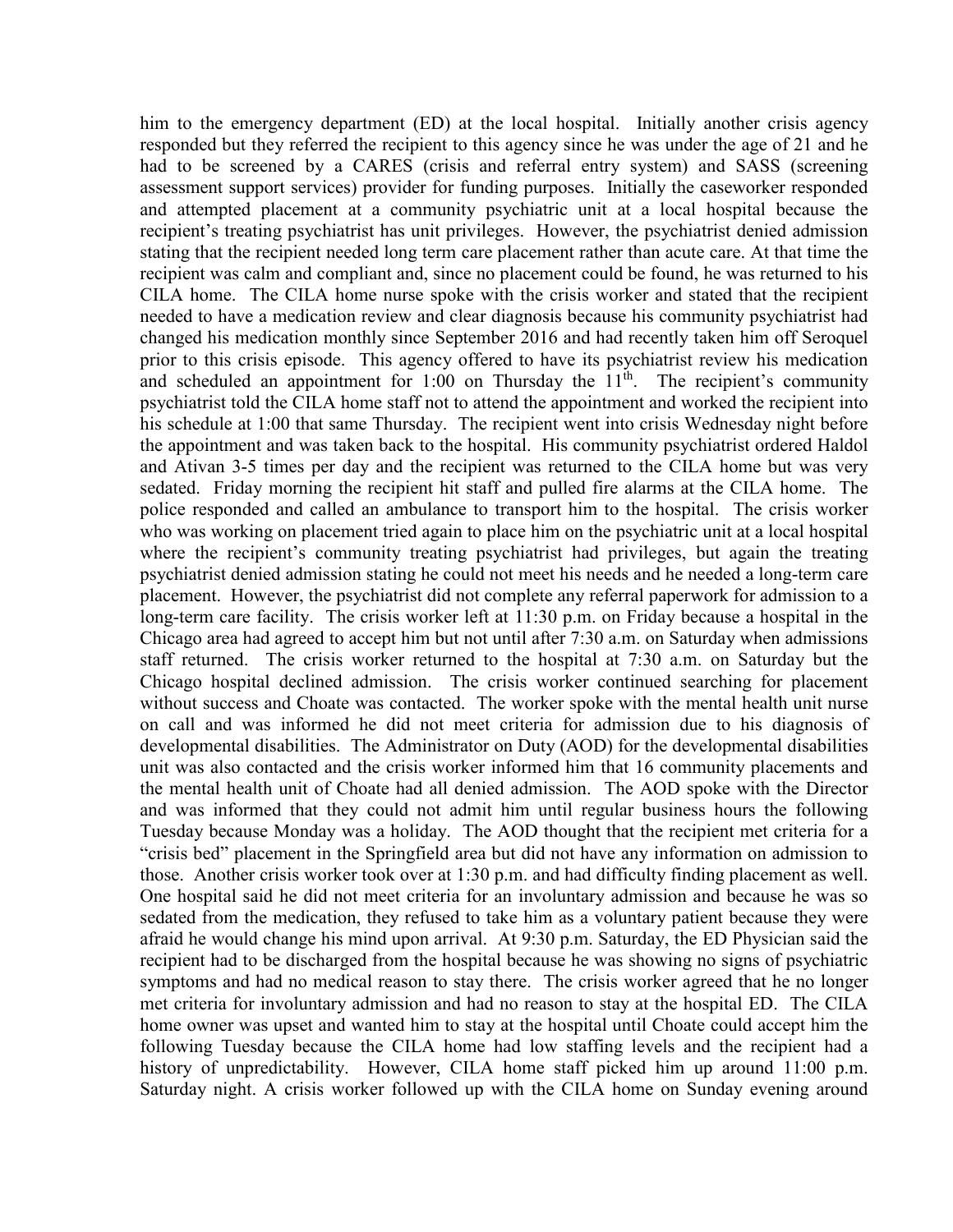5:30 and was told that the recipient had not been aggressive but was isolating himself to his room. The home was informed that the crisis agency would keep his case open for 3 months and he would remain eligible for outpatient mental health services if needed but the CILA home owner did not feel that mental health counseling would help due to his developmental disabilities. The crisis worker agreed that Choate would be a better placement for medications to be reviewed and stabilization to occur. The plan was to continue attempting placement at Choate that following Tuesday during business hours. The crisis worker was also concerned about the frequent medication changes that the community psychiatrist had implemented (at least 14 between September 2016 and January 2018) and thought that the recent removal of Seroquel might have been the cause of this behavioral crisis

Second Crisis Worker: This crisis worker was involved in the recipient's crisis episode in January and was interviewed in March 2018. The worker informed the HRA that on Tuesday, January 9th the recipient had a crisis episode and was taken to the emergency department (ED) at the local hospital. The hospital's contracted crisis worker assessed him and initially he met criteria for a psychiatric admission, but she and the other crisis workers had great difficulty in finding placement due to his dual diagnosis of developmental disabilities and mental illness. The crisis worker believed his primary problem at the time of initial assessment was behavioral due to his intellectual disability. However, crisis workers are required to give a diagnosis of their first impression and the worker documented schizophrenia as the presenting problem because she believed he was experiencing auditory and visual hallucinations. The worker explained that it was very rare for them to assess and place an individual whose primary presenting problem is behavioral due to intellectual disabilities; most of their clients have mental illnesses which is typically the cause of the crisis episodes. As such, the facilities they typically refer individuals to are mental health facilities for children. This caused another barrier with placement because those facilities would not admit anyone over the age of 17. SASS providers typically only deal with children so the facilities they were familiar with is who they called. Another community mental health provider typically assesses adults and are more familiar with adult facilities, but they could not because of his age he had to go through SASS for funding reasons. In the meantime, the recipient was cleared medically by the hospital and since placement could not be found, he was released back to the CILA home, but he returned to the hospital the next evening following another crisis episode. On Saturday, January 13th after unsuccessfully attempting placement at several psychiatric hospitals the crisis worker contacted Choate. Initially the crisis worker spoke to a nurse who stated that the recipient did not meet criteria for placement on the mental health (MH) unit, but he agreed to review policies for afterhours admissions to the developmental disabilities (DD) unit. The AOD returned a call to the crisis worker and the worker gave the AOD a list of all the hospitals who had denied the recipient's admission. The crisis worker also voiced concerns over the recipient returning to his CILA home due to his aggression. The AOD contacted the Director of the facility and then returned a call to the crisis worker stating that they could only admit individuals during regular business hours and since Monday was a holiday, he could not be admitted until the following Tuesday. When asked for any suggestions on placement of the recipient until that Tuesday, the AOD advised the crisis worker to keep him in the hospital ED or call the police. However, she felt these were unrealistic options because the hospital had cleared the recipient and the recipient had not been aggressive towards hospital staff so there was no reason to involve the police. Someone at the facility, the worker could not remember if it was the nurse or AOD, had mentioned 3 "crisis bed" homes in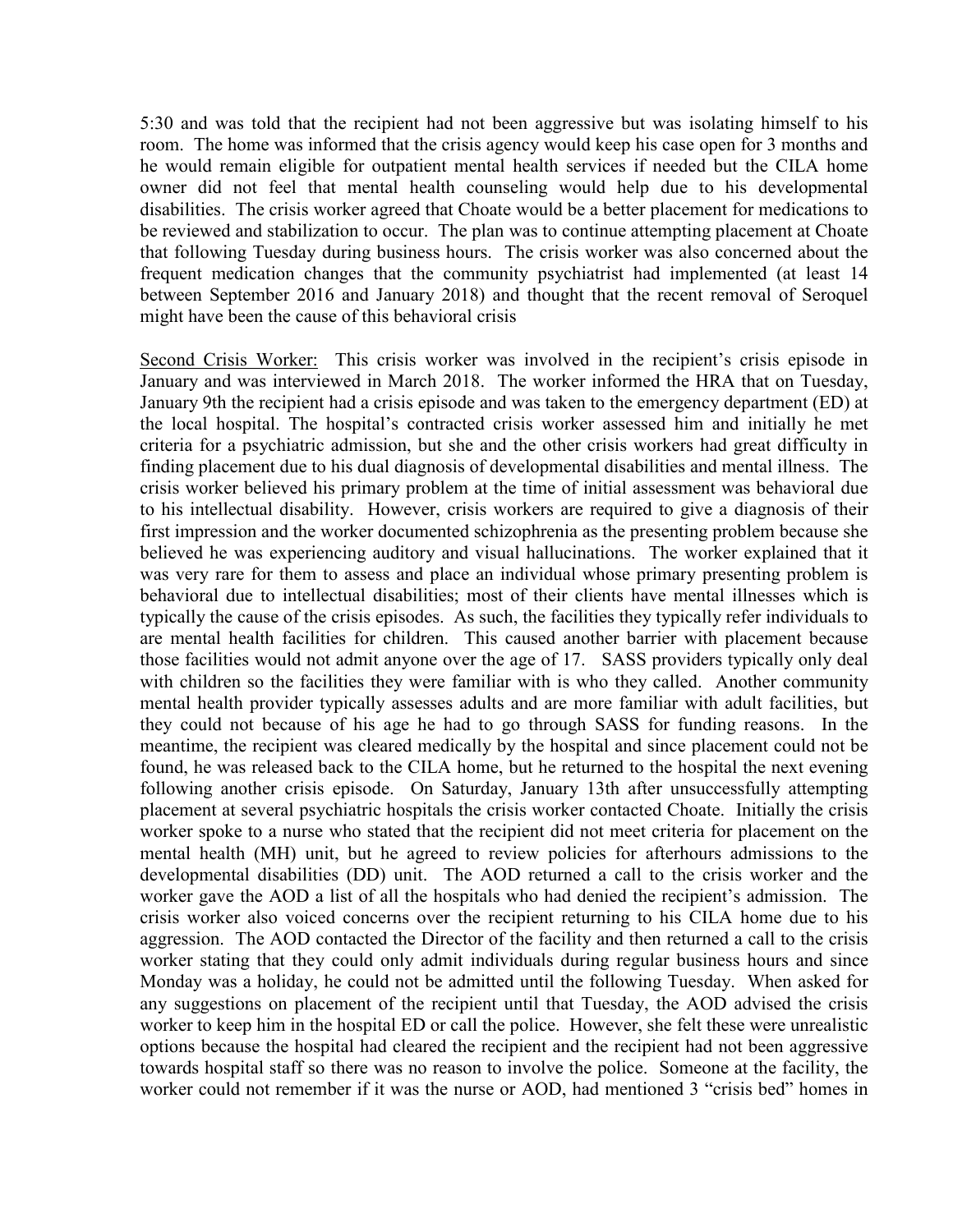the Springfield area for individuals with developmental disabilities but that person stated they were usually full, he might not meet criteria and they were not aware of the process for admission to one of those crisis bed homes. By this time the recipient had calmed and was no longer aggressive, so the hospital cleared him medically. The recipient was returned to his CILA home with the plan to monitor closely until he could be admitted the following Tuesday to Choate for medication review and stabilization.

Administration: When asked about admission to the residential unit at Choate, the HRA was informed that the community case coordination agency is the "gatekeeper" and all admissions must go through them and the Department of Human Services (DHS), which is why admissions can only occur during regular business hours. There are no emergency admissions because it is considered a residential placement unlike the mental health unit which is considered more of an acute stabilization unit. The mental health unit nurse received the initial pre-screen call for placement, but since the recipient lived in a CILA home, the nurse knew he had an intellectual disability and therefore the CILA home would need to work with the case coordination agency for placement to Choate residential. The crisis worker also spoke with the AOD for the residential unit who reached out to the Director for direction. The Director informed him that the recipient would need to be referred to the case coordination agency for admission because Choate DD unit does not do direct admissions. It would be Tuesday before the Director could contact the case coordination agency to help facilitate admission. The Director stated that she did reach out that Tuesday but could not reach anyone. She had trouble reaching anyone that entire week and played "phone tag" with them. At the end of the week she discovered that the workers at the case coordination agency were out due to bad weather. The Director also informed the HRA that the case coordination agency has on call services on the weekend for emergencies and they can pursue State Operated Developmental Center (SODC) admission to a facility like Choate via application, but admissions also must go through Springfield for statewide SODC placement. Springfield then contacts Choate for admission. When asked about crisis beds for individuals with developmental disabilities, the HRA was informed that there are some community crisis beds in the Springfield and Chicago area but no SODCs have crisis beds, there are only the community provider owned stabilization beds.

Administrator on Duty (AOD): The AOD advised the HRA that AODs rotate shifts Monday at 4:30 to the following Monday and there are currently 4 staff that rotate shifts. AOD duties include fielding calls within the units, peer to peer aggression, and taking residents to the hospital for X-rays or any injuries that might occur. They also notify the Director of anything that comes up during business hours requiring additional attention and complete reports that outline the series of events that may have occurred. He stated that when he took the call for admission for the recipient, he contacted the Director because he has no admissions authority. He was unaware of any crisis beds at Choate and did not recall mentioning crisis beds to the crisis worker with whom he spoke. He stated that the Choate DD unit does not typically admit on the weekends; even jails are asked to bring recipients between 8 a.m. and 4:30 p.m. during the week.

Case Coordination Caseworker and Director: The HRA met with the caseworker and Director of the community coordination agency to further clarify what role they play in Choate admissions and to discuss any specific information they have on the recipient's crisis episode. It was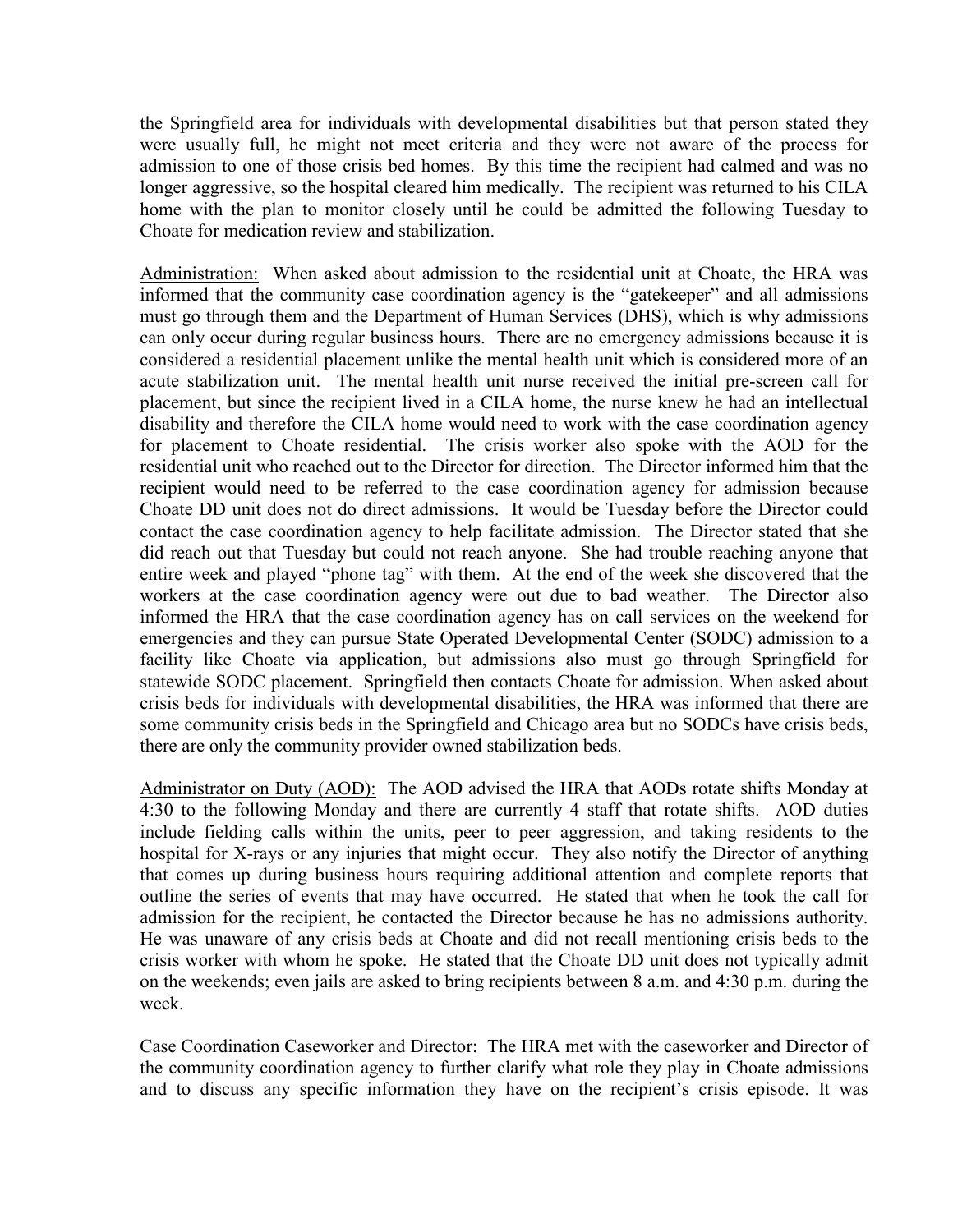confirmed that they do have a 24-hour crisis line for emergencies, however they have no authorization to admit to Choate unless the admission is approved by the DHS committee. Their crisis line is available solely to provide advice, give options, offer contact information etc. They are aware of stabilization beds in the Springfield area but those have a waiting list and there is typically no immediate placement there either. The only option for individuals with developmental disabilities who are in a behavioral crisis is for community psychiatrists to get involved. The psychiatrist will provide a psychiatric diagnosis and treat but the only placement options are to return the individual to the CILA home and pursue short term stabilization or judicial admission to a SODC. For placement in a short-term stabilization home, a referral is made to another crisis prevention agency who will observe and evaluate the individual. They take referrals on Monday mornings but often make recommendations and conduct staff trainings before referring the individual to a stabilization home and they are only placed there if the agency feels they can stabilize the individual and return him/her to a CILA home. The CILA home must agree to take individuals back before they can be placed in the stabilization home and even then, there is a waiting list before they can be placed.

This recipient was admitted to the CILA home as an emergency placement on September 27, 2016 and had been stable until January 2018. When asked if the recipient was diagnosed with only developmental disabilities or was dually diagnosed with mental illness the caseworker informed the HRA that according to his CILA home, he had a diagnosis of schizophrenia, bipolar disorder and intermittent explosive disorder. In February 2016 a psychiatrist he saw in jail diagnosed him with antisocial personality and disruptive behavior. In July 2016 a psychiatrist diagnosed him with schizophrenia, ADHD, depression and bipolar disorder. The following was the recount of this crisis episode according to the caseworker: The recipient had been on Vyvanse medication which was removed due to his age prior to this behavioral crisis. He had gained 16-20 pounds in a month and was not able to follow his routine. He was also overstimulated and experiencing hallucinations. His psychiatrist said to take him to the hospital ED. While there, the recipient hallucinated, was speaking in different languages and thought he was a dog. The CILA home nurse contacted the caseworker on January 9th and advised that he threatened to rape staff and was being taken to the ED. He had been placed back on the Vyvanse medication a few days before this episode due to the weight gain and other issues he had since it was discontinued. He had a follow up appointment scheduled with his psychiatrist but went into crisis and was told to go to the ED to obtain placement clearance for a psychiatric unit of a community hospital. However, he was denied admission to that unit an hour before he was to be released because he became oriented again, but the following day he relapsed. His psychiatrist saw him on January 11<sup>th</sup> and took him off Buspar and Vyvanse medications and started him on Haldol and Ativan. He went home from this appointment and declined mentally. On January  $12<sup>th</sup>$  the caseworker checked on him and he was not calm, had "jumped staff" and pulled fire alarms. The psychiatrist advised staff to contact 911 and pursue psychiatric admission. He was denied admission to the psychiatric unit again due to being "too acute and too violent." On January  $13<sup>th</sup>$  the caseworker called the CILA home and was informed he was still at the hospital ED and that a facility in Chicago had denied placement and so had Choate. The AOD at Choate had told the community crisis worker to contact another crisis prevention agency for assistance and had mentioned he could possibly be placed at Choate the following Tuesday. The caseworker confirmed that the residential side of Choate must have authorization from DHS in Springfield to admit individuals and that only occurs during regular business hours. The ED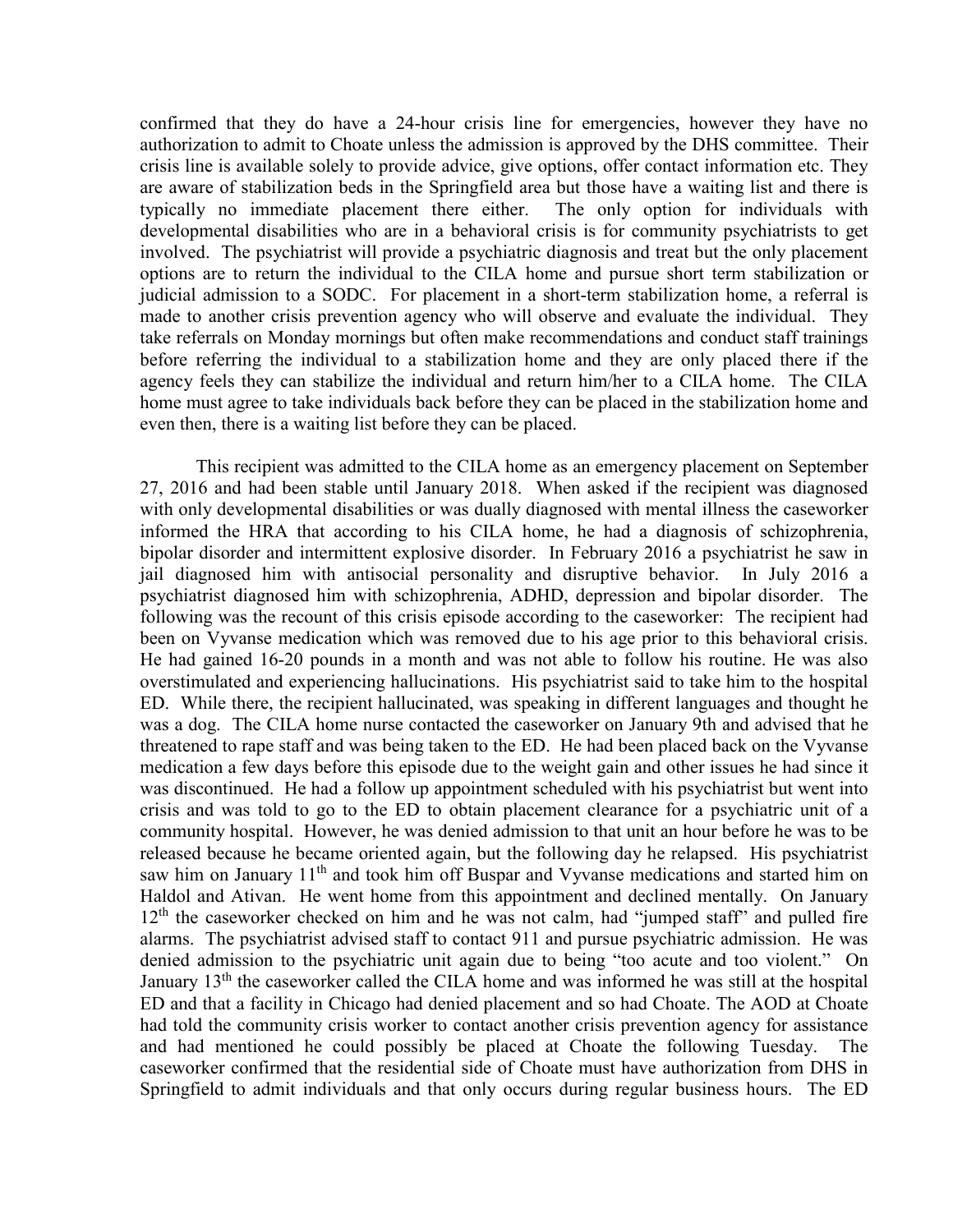physician had said that the recipient needed to be discharged as there was no medical reason to hold him and he went home around 11:00 pm. to await placement at Choate which was supposed to occur the following Tuesday. On January  $26<sup>th</sup>$  the recipient was still at the CILA home and punched staff in the face and asked to go to the hospital ED. 911 was called and he was taken to jail. The community crisis prevention agency became involved on January  $30<sup>th</sup>$ . On February 1<sup>st</sup> he was in court and the judge released him back to his CILA home. The recipient declined significantly. He would not eat or get out of bed, was incontinent, when he did eat he "dumped food into his mouth," and he drank a dozen eggs that staff had placed in a bowl to scramble. There were at least 2-3 conference calls held between this case coordination agency, the CILA home, DHS and other consultants regarding appropriate placement and SODC availability. The crisis prevention agency was also seeing him and trying to help stabilize him in his home until a placement could be secured. On March 6th he was finally admitted to Choate, but the caseworker was unsure to which unit he was admitted.

The Director and caseworker from the case coordination agency both explained how there is no recourse for DD Crisis treatment on weekends unless a recipient is already established with the community crisis prevention agency. It they are not, the only available options are to take the recipient to the hospital EDs, jail or the CILA homes must use their resources to try to manage the recipient through the weekend. The Director explained that the last few years it has become harder to admit individuals to a SODC. Community mental health agencies will not see an individual if they have a developmental disability and they tell families and guardians to contact the case coordination agency. However, the case coordination agency does not do mental health screenings for psychotic episodes as they are not qualified to do so. Their screenings are only for long term care for those not already in services that need services.

## **Chart Review:**

The Pre-Screening Assessment for Psychiatric Hospitalization dated 1/9/18 was completed by the crisis worker and documented that the recipient *"grabbed multiple staff members on the butt stating that he was going to rape them. Experiencing auditory/visual hallucinations…talks to the wall as if someone/something is there…. narrative diagnosis schizophrenia."* It was also documented that he was a risk of harm to self or others and there were 7 current medications listed. The initial time of service was 7:40 p.m. until 10:15 p.m. The crisis plan was to follow up with mental health services and to keep an appointment with a psychiatrist at the crisis agency for his mental needs. It was noted that the client *"gave minimum feedback due to his moderate intellectual disability."* This same form dated 1/10/18 completed by a second crisis worker documented the recipient was referred for *"aggressive behaviors, harm to others…decreased ability in self-care…client had become verbally aggressive with staff at the facility he lives at. He then tried to disturb his neighbors by knocking on the doors and pulling the fire alarm. He*  was also having auditory hallucinations...became sexually aggressive towards a female staff *member…talking to no one."* The recommendation was to return home and see his doctor on 1/11/18 to seek hospitalization and have a medication adjustment. There were 3 medications listed. The next form dated 1/12/18 was completed by the QMHP and documented *"physical aggression, auditory visual hallucinations, risk of harm to self or others, decreased ability in self-care, increase in stressful environment, evidence of co-existing psychiatric disorder…became physically aggressive with staff, inappropriately touching staff in private*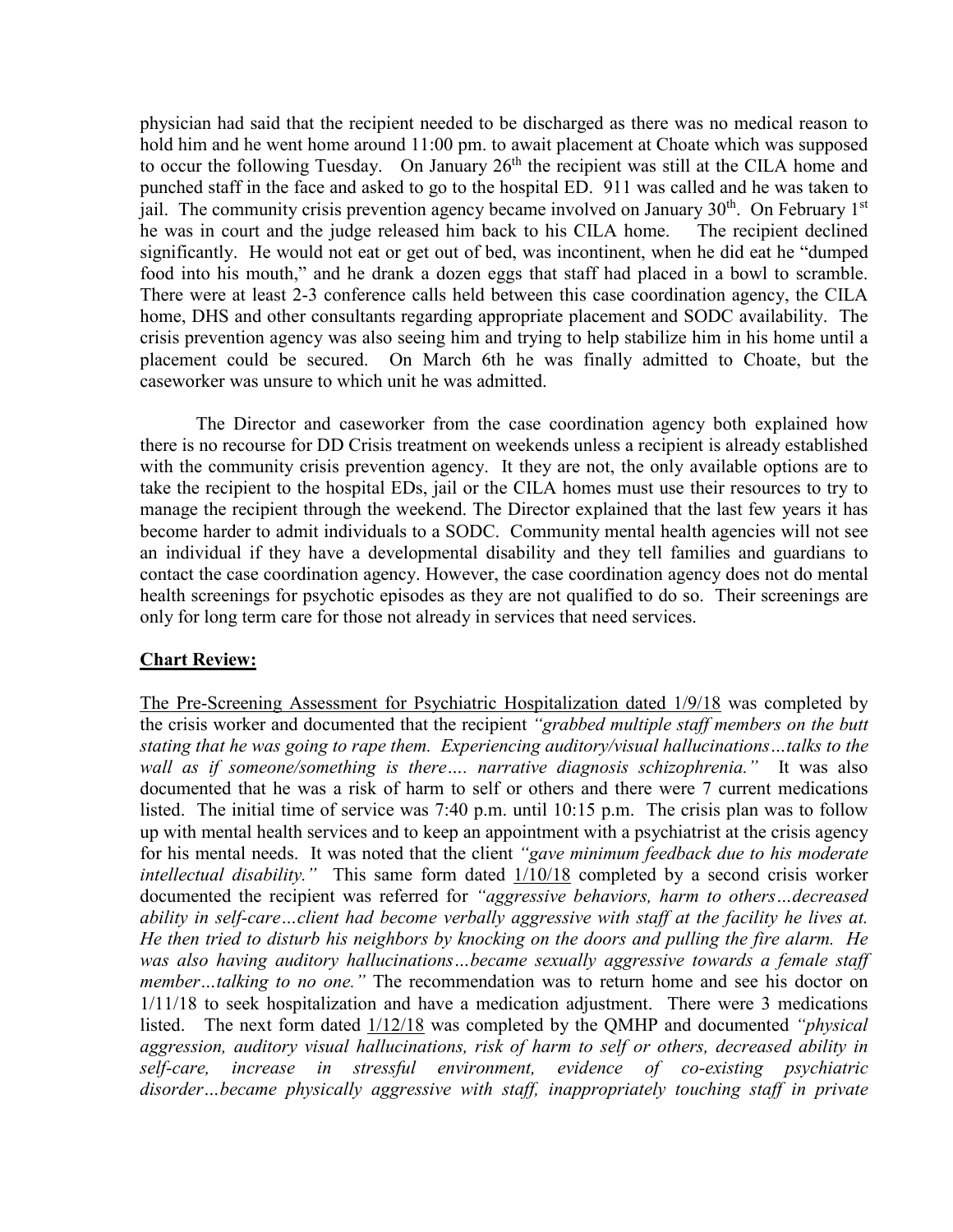*area, pulled fire alarm twice, very aggressive police called to home he was transported to [hospital]"* The recommendation was for hospitalization and it was documented that all involved wanted the recipient to be hospitalized to seek treatment for anger and physical aggression. There were 8 medications listed. The same form dated  $1/13/18$  was completed by a fourth crisis worker and documented that the recipient was exhibiting "physical aggression, auditory, visual hallucinations ... laughs inappropriately and talks to self." His medical information listed diagnoses as ADHD, Oppositional Defiant Disorder, Autism, Bipolar Disorder, Schizophrenia, intermittent explosive disorder and mild intellectual disability. It was documented that he was a risk of harm to self or others, had decreased ability in self-care, increase in stressful environment, evidence of co-existing medical illness, and substance use disorder or psychiatric disorder. The Crisis plan documented that he was having auditory and visual hallucinations and became physically aggressive with staff. It was also listed that the resident inappropriately touched staff "in private area," pulled the fire alarm twice and was very aggressive. The police were called to the home and the client was transported to a hospital ED. The recommendation noted that the worker observed and sat with the client until a hospital could be confirmed. Multiple hospitals were contacted that denied the client and the worker awaited further instruction from the QMHP. The medications listed on the assessment were Haldol and Ativan. Upon second screening, the client showed no signs of aggressive behavior and cooperated with the staff and crisis worker. The recommendations listed were to follow up with mental health services and a psychiatrist and continue to receive services from his CILA home. It was noted that he had been referred to Choate and the CILA home was to follow up on Tuesday, January  $16<sup>th</sup>$  regarding services.

Initial Pre-Screening Information Form was completed by the QMRP on Saturday, 1/13/18. This form documented at 10:20 a.m. that 16 hospitals had declined the resident. This was the third time he had been "in crisis" that week. The latest crisis incident was described as "hitting staff in the face, threats to rape them, hitting walls and doors and grabbing female staffs butts." The recipient was removed from the CILA home by law enforcement and it was documented that he was "calm at present." His diagnoses were listed on this form as ADHD and Schizophrenia. The worker had documented that he was "On a ton of meds" and has only escalated. The plan was that if he declines further, they will have to send him back to the group home because no placement had been secured. He was described as "laughing inappropriately, doesn't know what raping someone really means, doesn't know what else to do, doesn't feel like he meets criteria. [for admission to Choate]." The worker documented at 10:45 that she had spoken to two AOD's at Choate and one stated that they "followed our DD Placement policy." The other was going to contact the supervisor at the counseling agency. Other forms completed this day indicated that the plan following that conversation was to send the recipient back to the CILA home until he could be admitted into Choate the following Tuesday during regular business hours because Monday was also a holiday.

## **Policy Review**

## The Developmental Center Admission Policy SOPP.0455 states that:

*"All admissions to Clyde L. Choate Developmental Center shall be considered temporary given the ultimate goal for each individual of placement in the most independent living situation that*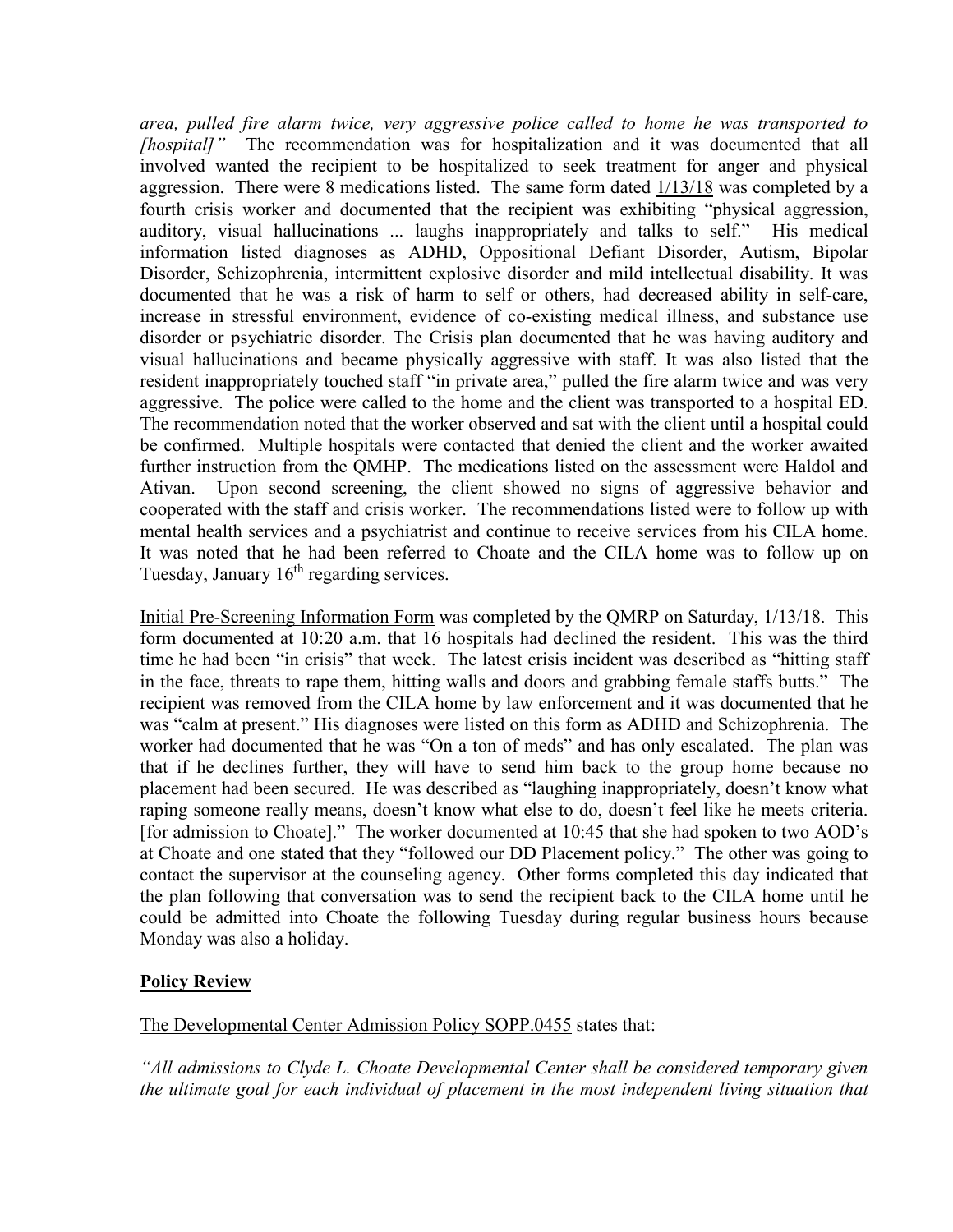*meets his/her individual needs. Admission to the Clyde L. Choate Developmental Center is without regard to religion, ethnic origin, color, sex and degree of disability or the individual's ability to pay. Persons shall not be admitted to Clyde L. Choate Developmental Center solely on the basis of their inclusion in a particular diagnostic category, identification of sub average intelligence test score, or consideration of a past history of residential placement. Population Size: Individuals shall not be admitted in numbers that exceed the capacity of the center to provide basic care, services and programs. Admission Status: Admission to the center shall be available on the basis of need. The type of admission, level of services, and/or determination of legal competence shall be separate from the determination of the individual's need for care, services and programs. Pre-admission Evaluations: It is the responsibility of the Clyde L. Choate Developmental Center staff to ensure that admission is permitted only to individuals whose needs are optimally met by the programs provided at the center and that individuals whose needs cannot be met are not admitted…The center shall admit only those individuals who have been appropriately evaluated and for whom residential services can be supported by the evaluation process. A pre-admission/transition process shall be completed by the IDT for every admission/transfer to Clyde L. Choate Developmental Center to ensure: 1) The individual's strengths, abilities, preferences and needs are fully reviewed and the individual's immediate and urgent needs are identified, documented and addressed. 2) All community services which could benefit the individual and meet his/her needs have been proposed, explored and recommended regardless of the immediate availability of such services. 3) Recommendations to admit the individual are based on a conclusion that residence within the center would be in the best interest of the individual and that all other alternatives to the center are inappropriate. 4) If admission is recommended even though it does not optimally meet the individual's needs, this should be noted as part of the evaluation and a plan developed to secure a more appropriate placement. 5) If admission is not recommended a) the individual is informed in writing as to the reasons admission is not recommended. b) Recommendations for alternative services and appropriate referral resources are provided."*

Admission Criteria for individuals admitted to Choate Developmental Center are listed as:

1*. Function at the mild, moderate, severe or profound level of retardation as determined by Intellectual assessments and adaptive behavior scales. In cases where there is a disparity between the levels, the overall functioning level of the individual shall be considered. 2. Require further skill development in order to live in an alternative residential setting. 3. Be at least 18 years of age"*

Admission Exclusionary Criteria for individuals are listed as:

*"1. Are younger than 18 years of age. 2. The individual does not present with a primary diagnosis of developmental disability. 3. The individual would not benefit from active treatment."*

The Pre-admission process is described as: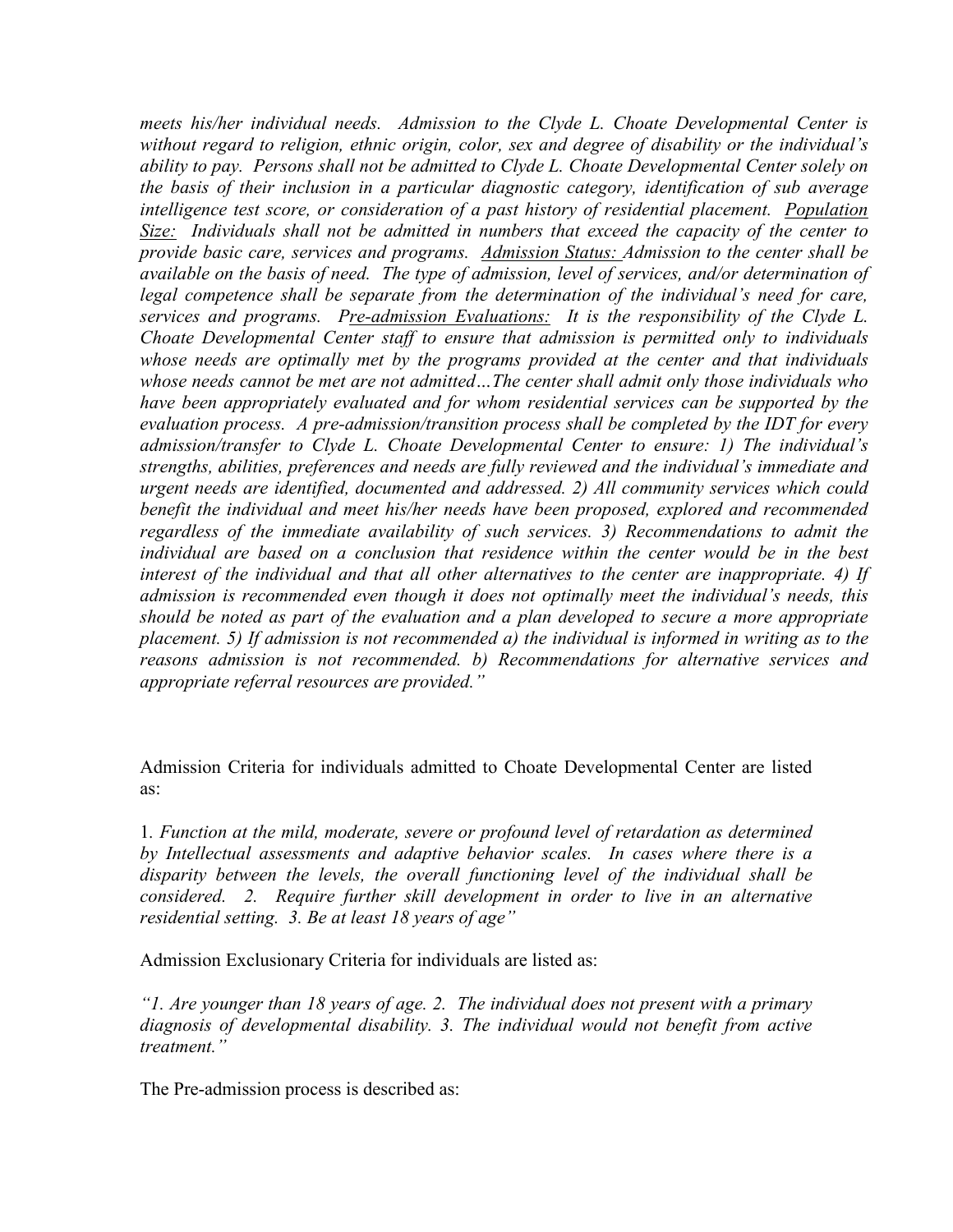*"1. Pre-admission evaluations concerning individuals seeking admission shall be coordinated through the DHS Deputy Directors office and the Clyde L. Choate Developmental Center Director, or designee…3. Once pre-admission evaluations have been reviewed and approved by the DHS Deputy Directors office, the pre-admission information is reviewed by an Interdisciplinary Team consisting of a physician, nurse, psychologist, social worker, personal services coordinator and unit director to ensure the individual is 1)eligible for services based on the strengths, abilities, needs and preferences of the persons served, 2) that the individuals immediate and urgent needs have been identified and 3) the center is able to provide services in accord with the individuals identified needs. A recommendation regarding acceptance is made to the Center Director. 4. Following the completion of a Pre-admission Evaluation, and acceptance of an individual to Clyde L. Choate Developmental Center, admission to the Center should occur as soon as possible..."*

This same policy states that the Unit Director is responsible for completing appropriate admission forms with consultation from the Center Director, or designee as needed and that admissions *"shall comply with the Mental Health and Developmental Disabilities code and shall be as follows: administrative, judicial, etc."*

The HRA requested additional admissions policies that might specifically address judicial or emergency admissions. The Director informed the HRA that there is not a policy, but the facility follows the Mental Health Code. The Director also provided the HRA with a copy of the online training materials used regarding emergency admissions. The training materials included a page which states that a person with developmental disabilities may be admitted as an emergency admission if the person is 1) developmentally disabled 2) reasonably expected to inflict serious physical harm upon self or another in the near future and 3) immediate admission is necessary to prevent such harm.

## STATUTES

The Mental Health and Developmental Disabilities Code (405 ILCS 5/2-102) guarantees the right to *"adequate and humane care and services in the least restrictive environment, pursuant to an individual services plan."*

Section 5/4-201 addresses instances when a person is dually diagnosed with an intellectual disability and mental illness and states: *"A person with an intellectual disability shall not reside in a Department mental health facility unless the person is evaluated and is determined to be a person with mental illness and the facility director determines that appropriate treatment and habilitation are available and will be provided to such person on the unit. In all such cases the Department mental health facility director shall certify in writing within 30 days of the completion of the evaluation and every 30 days thereafter, that the person has been appropriately evaluated, that services specified in the treatment and habilitation plan are being provided, that the setting in which services are being provided is appropriate to the person's needs, and that provision of such services fully complies with all applicable federal statutes and regulations concerning the provision of services to persons with a developmental disability…*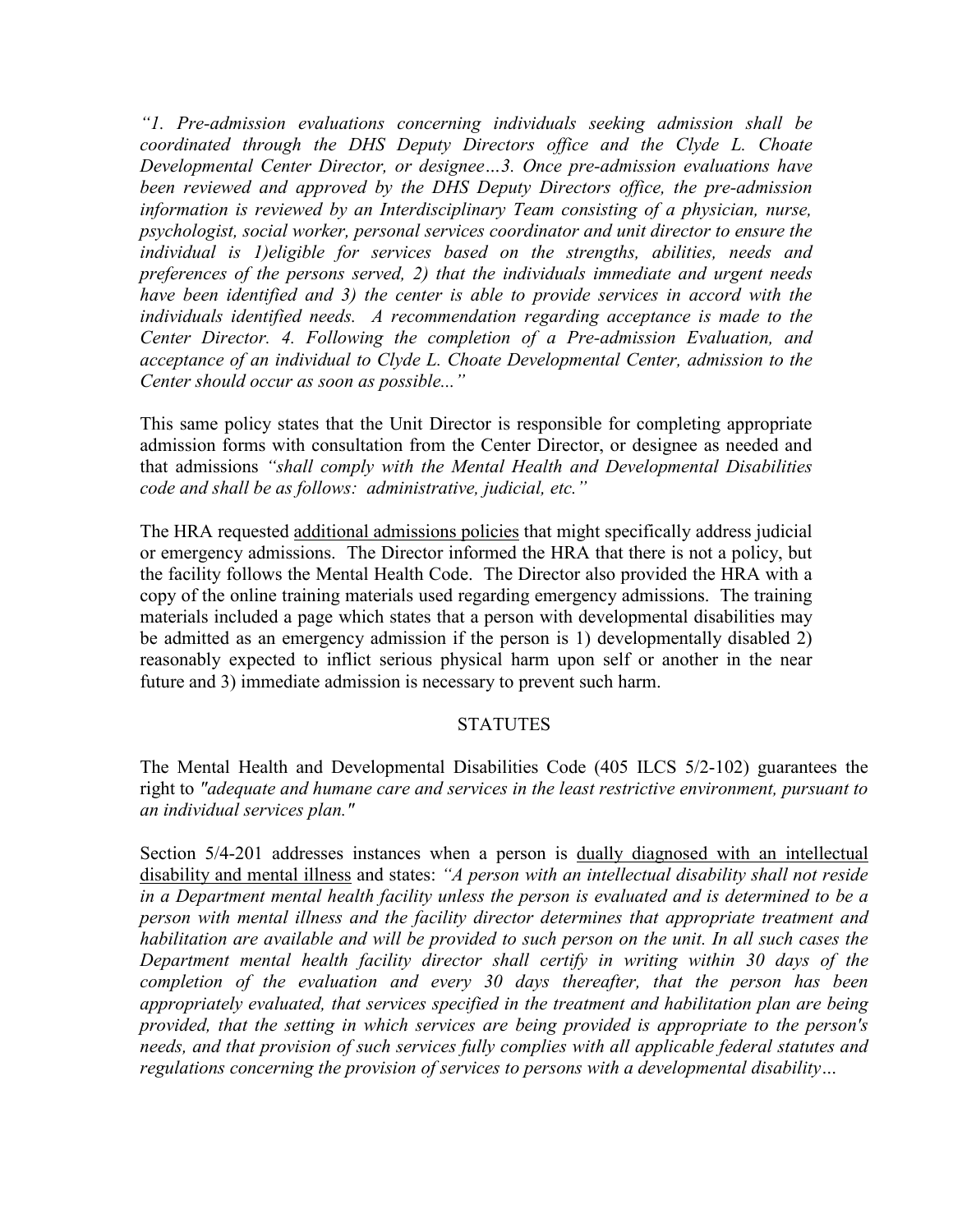*(b) Any person admitted to a Department mental health facility who is reasonably suspected of having a mild or moderate intellectual disability, including those who also have a mental illness, shall be evaluated by a multidisciplinary team which includes a qualified intellectual disability professional designated by the Department facility director. The evaluation shall be consistent with Section 4-300 of Article III in this Chapter and shall include: (1) a written assessment of whether the person needs a habilitation plan and, if so, (2) a written habilitation plan consistent with Section 4-309, and (3) a written determination whether the admitting facility is capable of providing the specified habilitation services. This evaluation shall occur within a reasonable period of time, but in no case shall that period exceed 14 days after admission. In all events, a treatment plan shall be prepared for the person within 3 days of admission, and reviewed and updated every 30 days, consistent with Section 3-209 of this Code."*

Section 5/4-300 of the Code addresses administrative and temporary admission of persons with developmental disabilities and states that *"No person may be administratively admitted to any facility…unless an adequate diagnostic evaluation of his current condition has been conducted to determine his suitability for admission. Prior to an administrative admission, the person may be admitted to a facility for not more than 14 days for such evaluation. The evaluation shall include current psychological, physical, neurological, social, educational or vocational and developmental evaluations. It shall be conducted under the supervision of qualified professionals including at least one physician and either one clinical psychologist or one clinical social worker."*

Section 5/4-400 of the Code describes the admission process for persons with developmental disabilities and cognitive impairments and states that:

(*a) A person 18 years of age or older may be admitted on an emergency basis to a facility under this Article if the facility director of the facility determines: (1) that he is intellectually disabled; (2) that he is reasonably expected to inflict serious physical harm upon himself or another in the near future; and (3) that immediate admission is necessary to prevent such harm.*

*(b) Persons with a developmental disability under 18 years of age and persons with a developmental disability 18 year of age or over who are under guardianship or who are seeking admission on their own behalf may be admitted for emergency care under Section 4-311.* (see below)

Section 5/4-311 of the Code states that *"(a) A person with a developmental disability may be temporarily admitted to a facility for respite care intended for the benefit of the parent or guardian, or in the event of a crisis, care where immediate temporary residential services are necessary, upon application by a person empowered to make application for administrative admission, if the facility director determines that the individual is suitable for temporary admission. The application shall describe the person's developmental disability and shall conform with the provisions of paragraph (a) of Section 4-301..."*

Section 5/4-401 of the Code provides that *"A petition for emergency admission may be submitted to the facility director of a facility by any interested person 18 years of age or older. The petition shall include a detailed statement of the basis for the assertion that the respondent meets the*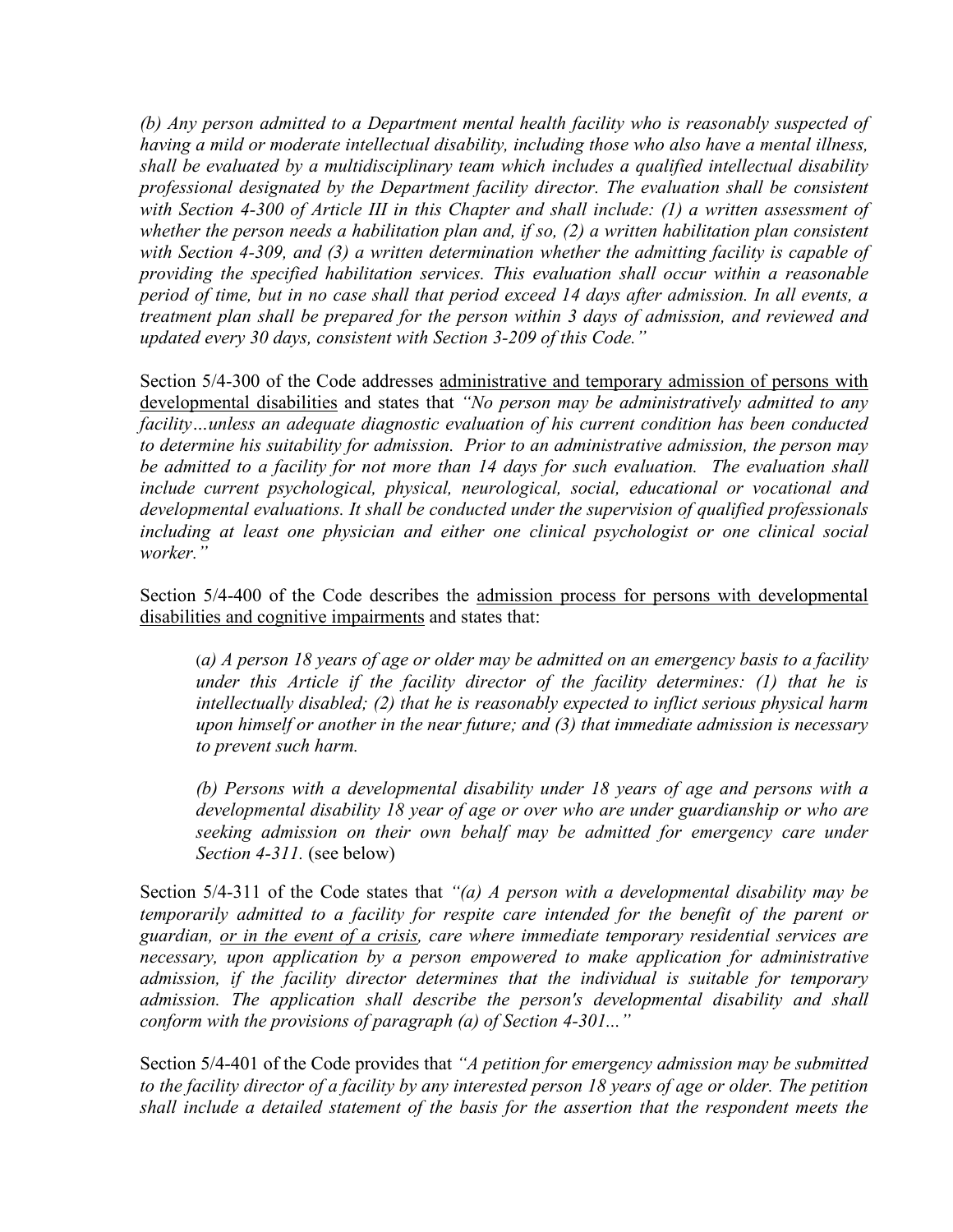*criteria of Section 4-400 including a description of any act or significant threat supporting the*  assertion; the name and address of the spouse, parent, guardian, and close relative or, if none, *any known friend of the respondent; a statement of the petitioner's relationship to the respondent and interest in the matter; the name, address and phone number of any witness by which the facts asserted may be proved. The petition may be prepared by the facility director of a facility."*

Section 5/4-402 of the Code describes the process for emergency admission and states that:

*(a) No person may be detained at a facility for more than 24 hours pending admission under this Article unless within that time a clinical psychologist, clinical social worker, or physician examines the respondent and certifies that he meets the standard for emergency admission.*

*(b) The certificate shall contain the examiner's observations, other factual information relied upon, and a statement as to whether the respondent was advised of his rights under Section 4- 503. If no certificate is executed, the respondent shall be released immediately.*

Section 5/4-403 outlines the procedures after a Petition is received and states "*Upon receipt of a petition and certificate prepared pursuant to this Article, a peace officer shall take a respondent into custody and transport him to a developmental disabilities facility."* Section 1-107 defines *"Developmental disability facility" as "a facility or section thereof which is licensed or operated by or under contract with the State or a political subdivision thereof and which admits persons with a developmental disability for residential and habilitation services."*

Section 5/4-404 provides that "*A peace officer may take a person into custody and transport him to a facility when, because of his personal observation, the peace officer has reasonable grounds to believe that the person meets the standard for emergency admission. Upon arrival at the facility, the peace officer shall complete a petition for emergency admission."*

Section 5/4-405 of the Mental Health and Developmental Disabilities Code outlines the procedure for detention and examination for the intellectually disabled and states *"When, as a result of personal observation and testimony in open court, any court has reasonable grounds to believe that a person appearing before it meets the standard for emergency admission, the court may enter an order for the temporary detention and examination of such person. The order shall set forth in detail the facts which are the basis for the court's conclusion. The court may order a peace officer to take the person into custody and transport him to a facility. The person may be detained for examination for no more than 24 hours. If a petition and certificate, as provided in this Article, are executed within the 24 hours, the person may be admitted, and the provisions of this Article shall apply. If no petition or certificate is executed, the person shall be released"*

#### **CONCLUSION**

The complaint alleged that a recipient was inappropriately denied admission to the facility. The issue was that this recipient had been in crisis for about a week and in and out of the community hospital at least 3 times during that time. The community crisis counseling agency had great difficulty finding him placement. After he was refused by at least 16 hospitals, the case worker tried placement at Choate on a Saturday and was told that admission could only occur during regular business hours, and the following Monday was also a holiday, therefore the recipient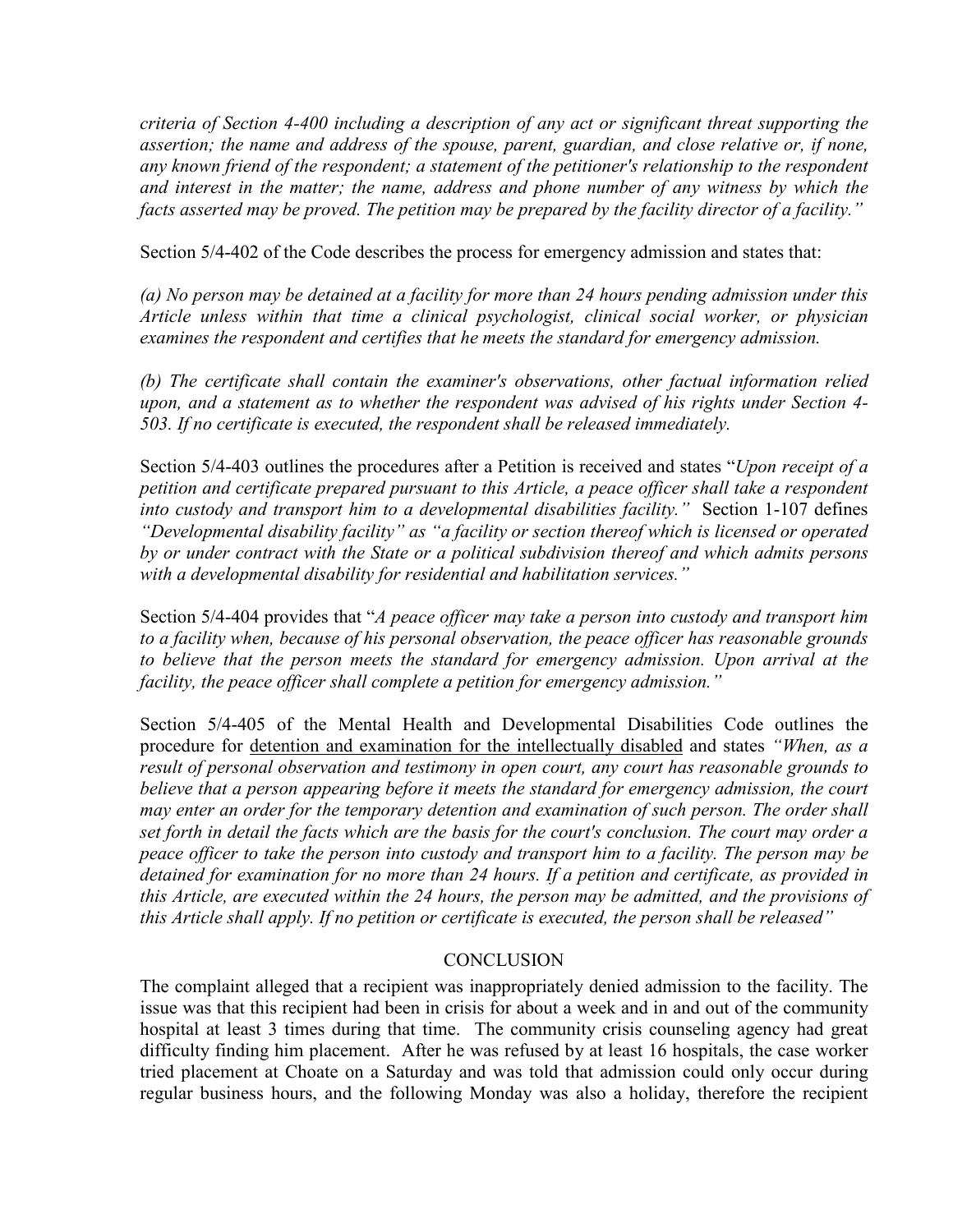could not be admitted until Tuesday. The recipient was returned to the CILA home and eventually administered more medication by his community psychiatrist which sedated him until placement could be secured in a more appropriate setting. Choate's admission policy for the developmental disabilities (DD) unit did not address emergency or judicial admissions only regular residential admissions. The Director informed the HRA that there was no formal policy for judicial or emergency admissions but stated that they follow the Mental Health Code guidelines and provided the HRA with a copy of the training materials used which listed emergency admission as one type. However, the case coordination agency, as well as Choate Administration, advised the HRA that admissions to the DD unit are considered a residential placement and not crisis stabilization, therefore, admissions must be approved by the DHS. The case coordination agency informed the HRA that in crisis situations involving recipients with developmental disabilities, there are not many options after hours, especially if the crisis prevention agency is not already involved in their treatment. There are a few short-term stabilization beds near the Springfield area, but there is usually a waiting list for those and the referral must come from the crisis prevention agency. The crisis prevention agency only takes new referrals on Mondays, according to the case coordination agency. The only option after hours and on weekends is to return the individual to their CILA or family home until a more appropriate placement can be obtained. The Mental Health Code does have provisions for crisis placement for individuals with developmental disabilities through judicial, emergency or temporary admission to a state operated facility. The Code (405 ILCS 5/4-400) states that "*A person 18 years of age or older may be admitted on an emergency basis to a facility under this Article if the facility director of the facility determines: (1) that he is intellectually disabled; (2) that he is reasonably expected to inflict serious physical harm upon himself or another in the near future; and (3) that immediate admission is necessary to prevent such harm. (b) Persons*  with a developmental disability under 18 years of age and persons with a developmental *disability 18 years of age or over who are under guardianship or who are seeking admission on their own behalf may be admitted for emergency care under Section 4-311."* The recipient in this case is diagnosed with a developmental disability. He had made threats of harm towards staff at his CILA home, had touched staff inappropriately and had repeated episodes of maladaptive behaviors which required emergency department visits. The recipient's care givers and crisis workers had concerns over recent medication changes that could have prompted the maladaptive behaviors and discussed this with Choate staff. The crisis workers agreed that he met criteria for admission and medication stabilization, but the recipient was unable to access to community resources and placement at Choate was denied because it was a weekend. Section 5/4-311 of the Code provides for admission due to a recipient in the community being in crisis without regard to business hours, holidays or weekends. Section 5/4-401 of the Code provides that *"A petition for emergency admission may be submitted to the facility director of a facility by any interested person 18 years of age or older."* The Code also allows for a peace officer to take a respondent into custody and transport him to a developmental disabilities facility either following a petition and certificate completion (Section 5/4-403) or because of the officer's personal observation and having reasonable grounds to believe that the person meets the standard for emergency admission. Upon arrival at the facility, the peace officer can complete a petition for emergency admission. (Section 5/4-404). Since the Mental Health Code has provisions that allow emergency admissions, but Choate's admission policy does not address emergency admissions and only accepts admissions to the DD unit during regular business hours, after approval from the DHS, this allegation is **substantiated**. The following **recommendations** are made: